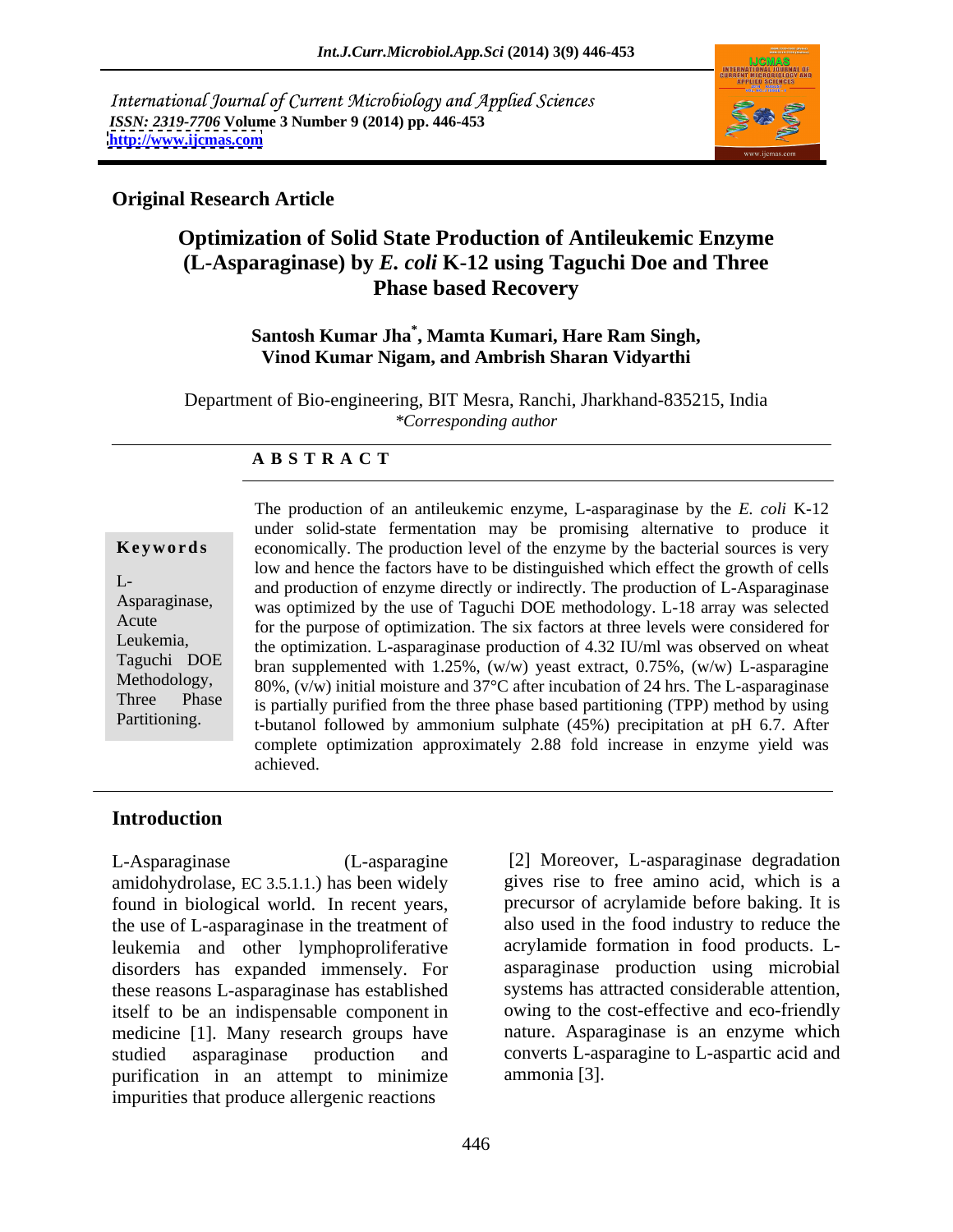In recent years, SSF has shown much promise in development of several bioprocesses and products. Solid-state **Microorganism** fermentation (SSF) is defined as the fermentation process in which *E.coli* K-12 was used in this study. The microorganisms grow on solid materials bacterium was confirmed for Lwithout the presence of free liquid.The Asparaginase activity on the media agar concept of using solid substrates is probably plate having phenol red as an indicator. the oldest method used by man to make Change in color due to increase in pH on the microorganisms work for him. SSF has several advantages such as lesser energy observed [8]. The microorganism was sub requirements, very low risk of bacterial cultured every 30 days. All the chemicals contamination, lower need of water and less environmental concerns regarding the disposal of solid waste. Additionally, the utilization of agro-waste solid as a substrate for carbon and energy requirement under SSF makes this approach environmental medium 20g per liter of distilled water (pH friendly. Usually substrates used for solid 7.0). The cells were cultivated in this state fermentation are water insoluble medium at 37°C on a rotary shaker at 160 polymer of starch or cellulosic materials. [4] rpm for 24 h. Then 10g of substrate was In statistical method sets of experiments can weighed into a 250 ml Erlenmeyer flask into be designed by Taguchi DOE method. It which a supplemental salt solution was involves establishment of large number of added to get the desired moisture level. The experimental situation described as composition of the salt solution was as orthogonal arrays  $(OA)$  to reduce follows  $(\%w/w)$ :  $Na<sub>2</sub>HPO<sub>4</sub>.2H<sub>2</sub>O$ :  $(0.6)$ ; experimental errors and to enhance their  $KH_2PO_4$ : efficiency and reproducibility of the  $CaCl<sub>2</sub> 2H<sub>2</sub>O$ : (0.00015); NaCl: (0.05). L-

There are a few reports on the production of extra-cellular L-asparaginase under solid state fermentation by microbial strains. In present study the optimization of L asparaginase was carried out by using Methodology substrates of wheat bran, rice bran and vegetable wastes under solid state The method followed for the optimization is fermentation. The partial purification of L asparaginase was carried out by using three phase partitioning (TPP) technique. TPP is a cost effective method for the purification of enzymes. The TPP technique is based on the principles of salting out, co-solvent their concentrations at three different levels. precipitation, isoionic precipitation, and kosmotropic precipitation of proteins. It is easily scalable and can be used directly with different levels: maximum, minimum and crude suspensions [7]

# **Materials and Methods**

### **Microorganism**

bacterium was confirmed for L release of aspartic acid and ammonia was used in the study were analytical grade.

### **Inoculum and Media Preparation**

laboratory experiments. [5, 6]. asparagine was supplemented as inducer for *E. coli* K-12 was cultivated in Luria broth  $(0.3);$  MgSO<sub>4</sub>.7H<sub>2</sub>O:  $(0.05);$ synthesis of enzyme L-asparaginase [8].The contents were thoroughly mixed and autoclaved at  $121 \square C$  (15 psi) for 20 min.

### **Design of Experiment (DOE) by Taguchi Methodology**

based on the Taguchi orthogonal array (OA) experimental design (DOE) [9,10,11]. Optimization has been done for six factors *i.e.* five different components of media and incubation time (Table-1) by considering L-18 array was constructed. 18 different trial experiments were designed on this basis at 3 different levels: maximum, minimum and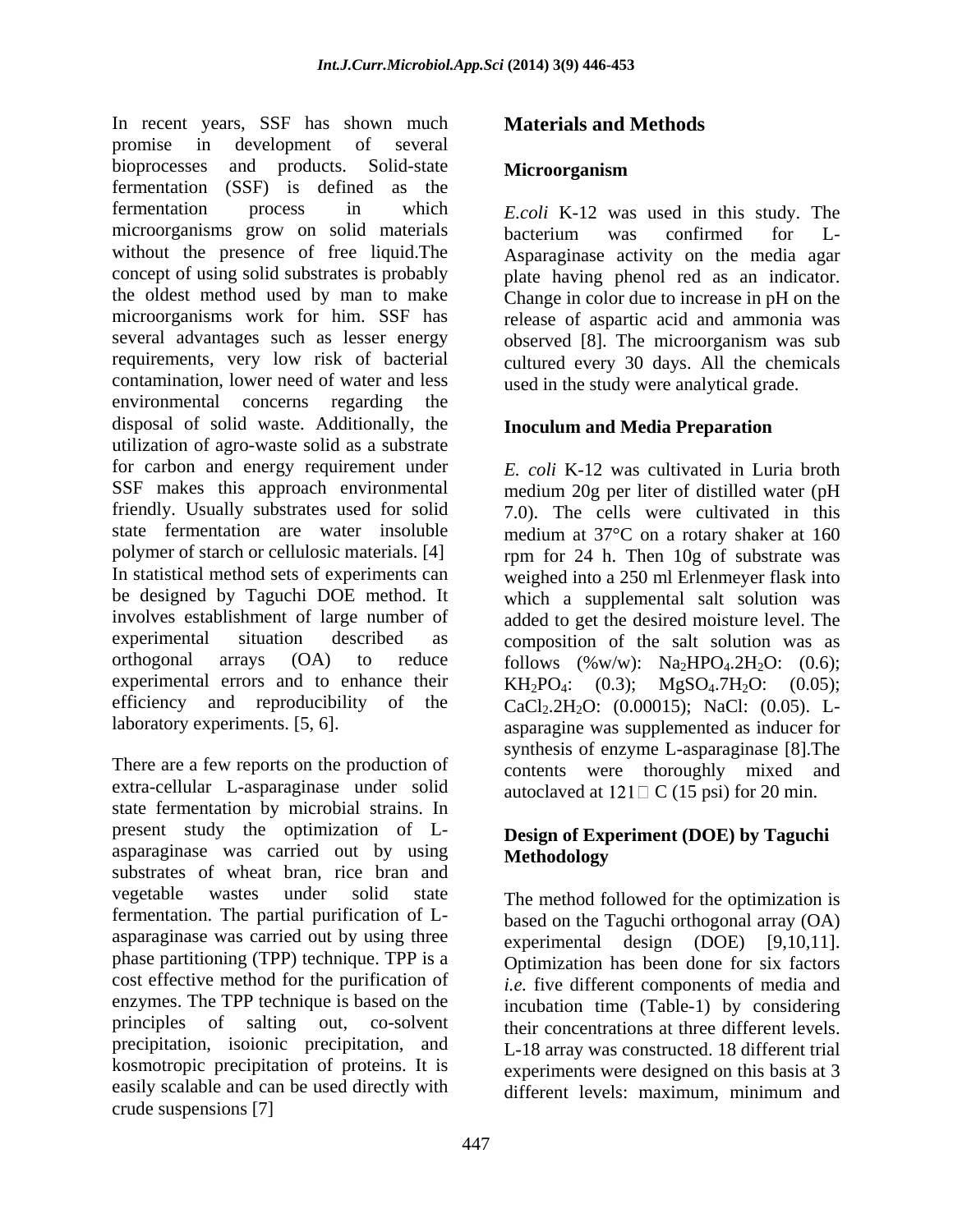Asparaginase. Further analysis has been activity was assayed in interfacial between the different factors participating in phase. the L-asparaginase production. QUALITEK- 4 software was used for the designing of OAs and for the optimization based analysis

# **Solid state fermentation and extraction of**

The sterilized substrate including other measuring the released ammonia. One unit media components were inoculated with 2 of L-Asparaginase releases one micromole ml of pre grown microbial culture. The of ammonia per minute at 37°C and pH 8.6 contents were mixed thoroughly and under the specified conditions. The incubated at 37 C. All designed standardization of the method has been done experimental conditions were carried out by the pure L-Asparaginase purchased from and samples were withdrawn after 24hrs of SIGMA-ALDRICH. Enzymatic assay incubation. The crude enzyme from the fermented material was recovered by simple very small amount of supernatant. O.D. was extraction method. The fermented substrate taken at 480 nm to define the activity of was mixed thoroughly with 50 ml of 50 mM enzyme [14]. phosphate buffer (pH 7.0) and the contents were agitated in a rotary shaker (160 rpm) Results and Discussion for 60 min at 37°C, a temperature high enough to increase the extraction efficiency without causing enzyme denaturation. The been observed after 24 hours of inoculation raw extract was obtained by pressing the mixture and subsequent centrifugation. The resulting clear filtrate was further purified by three phase partitioning technique.

# **Three Phase Partitioning (TPP)** Optimization was done on the basis of the

centrifugation was purified by using TPP technique as proposed by Jha et al 2012 [13]. Precipitation of proteins was carried Yeast extract has maximum severity index out by salting out by adding desired level of ammonium sulphate in fermentation broth.<br>
Then 1:1 t-butanol-fermentation broth was  $(12.32)$  in 2009 of  $E_{col}$ ;  $E_{col}$ ;  $V_{12}$ ,  $R_{13}$ ,  $R_{14}$ 

intermediate level with same composition. Used to further precipitation of enzyme. The result of different trial conditions have bhase separation was carried out after the been used to estimate the optimum condition  $\qquad$  centrifugation (at 2000g at 4<sup>0</sup>C) of mixture for the enhanced production of L- followed by incubation. The enzymatic done to find out all the possible interactions precipitate, aqueous phase and organic used to further precipitation of enzyme. The phase separation was carried out after the  $^{0}$ C) of mixture activity was assayed in interfacial phase.

## **Standardization of Enzyme Assay**

of the media for the better production. [12] L-Asparaginase assay has been started by **L-asparaginase** in the laboratory conditions. The rate of the Worthington manual protocol but few modifications have been done to optimize it hydrolysis of asparagine is determined by under the specified conditions. The SIGMA-ALDRICH. Enzymatic assay through Nesslerization was continued with enzyme [14].

# **Results and Discussion**

Maximum production of L-Asparaginase has of media. The yield of enzyme in all 18 trial conditions (Fig-1) were used for the analysis of solid state fermentation and identifying optimum levels of proposed factors.

**Technique** results of these 18 experimental trials. The The clear filtrate of fermentation broth after between two factors may be provide an Then 1:1 t-butanol-fermentation broth was (12.32) in case of *E. Coli* K-12*.* Rest of theinteraction and severity index (Table-2) understanding of overall process analysis. It has been observed that Moisture level and Yeast extract has maximum severity index (74.46) on enzyme production, rather yeast extract and L-asparagine has the minimum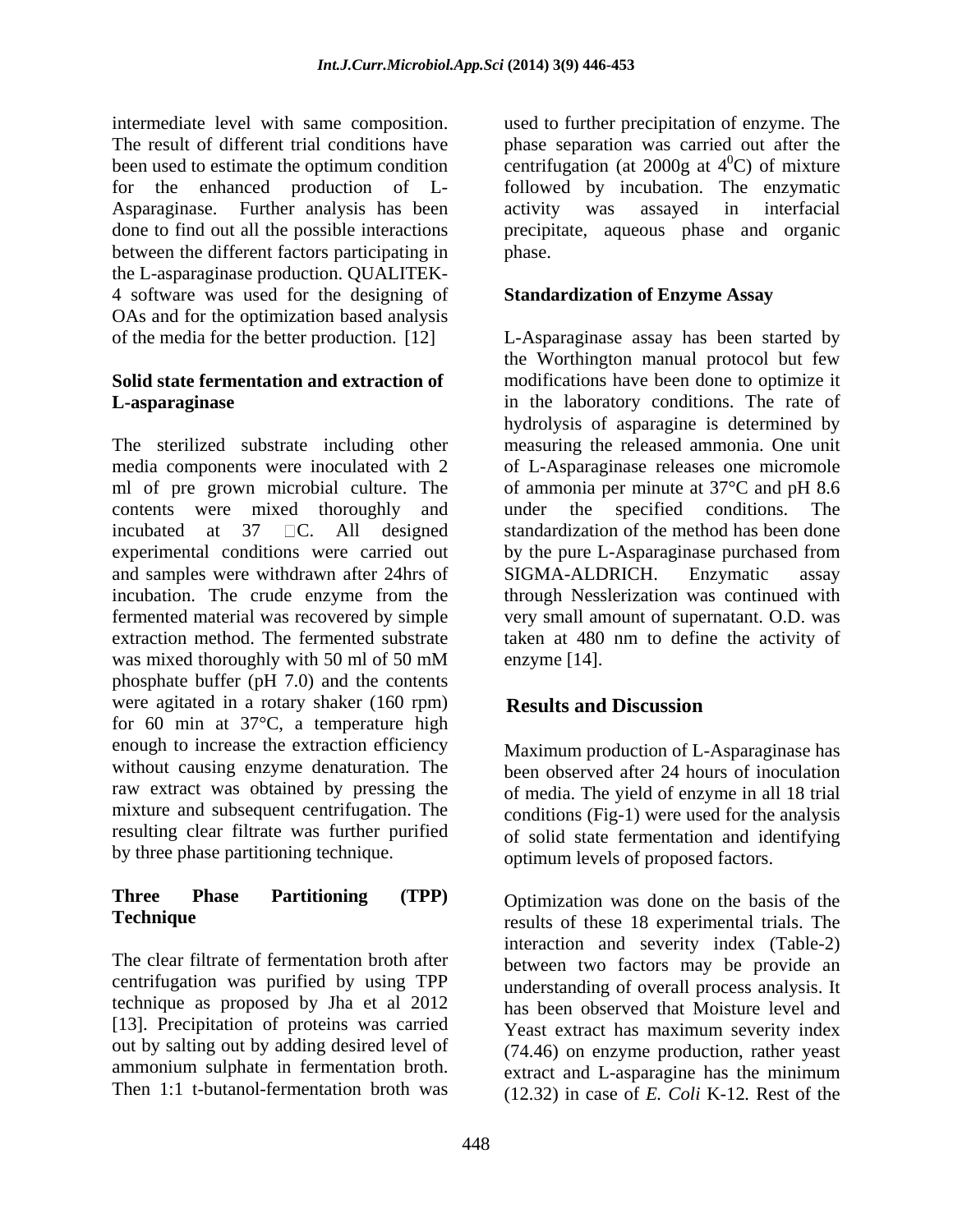factors has intermediate severity index on percentage contribution of all factors on the enzyme production. Moreover, after performance of the process. In case of *E*. optimizing the different factors in 18 trial *coli* K-12, agrowaste has contributed conditions it has been analysed that different 12.075%, moisture level 24.112%, yeast factors affect the enzyme production at extract 21.43%, L-asparagine 10.272%, different levels. The favourable levels of inoculum 23.01% and incubation time different factors can be evaluated from the 8.001% (Table-3). The expected result value of severity index. Different factors at calculated by the designing experiment was their best levels and their respective 4.670 IU/ml. contributions are mentioned in table 4. Graphical representation of favourable The proposed optimized conditions by levels can be seen in fig.2. factorial design were validated by estimating

experiments were analysed by the use of Hilton, 2004). The all factors and their optimization of the process. respective interactions considered in the The three phase partitioning of Ltowards the process can be characterized. Analysis of variance has given the

4.670 IU/ml.

The results of the orthogonal array (OA) designed conditions. After validation the ANOVA (Table 3). The F-ratio was used to in the solid state fermentation by *E. coli* K determine the degree of variation 12. There was 2.88 fold increase in the contributed by each factors (Armstrong and production level after the Taguchi DOE L-Asparaginase activity according to enhanced activity of 4.34 IU/ml was found

experimental design were statistically asparaginase recovery yield the maximum significant effects at 95% confidence limit. activity after the 45% ammonium sulphate By study of main effect of each factor the precipitation. The best partitioning was general trends of the influence of the factors observed at 1:1 ratio of t-butanol and optimization of the process.<br>The three phase partitioning of Lfermentation broth at pH 6.7.



**Fig.1** Enzyme yield on different trial conditions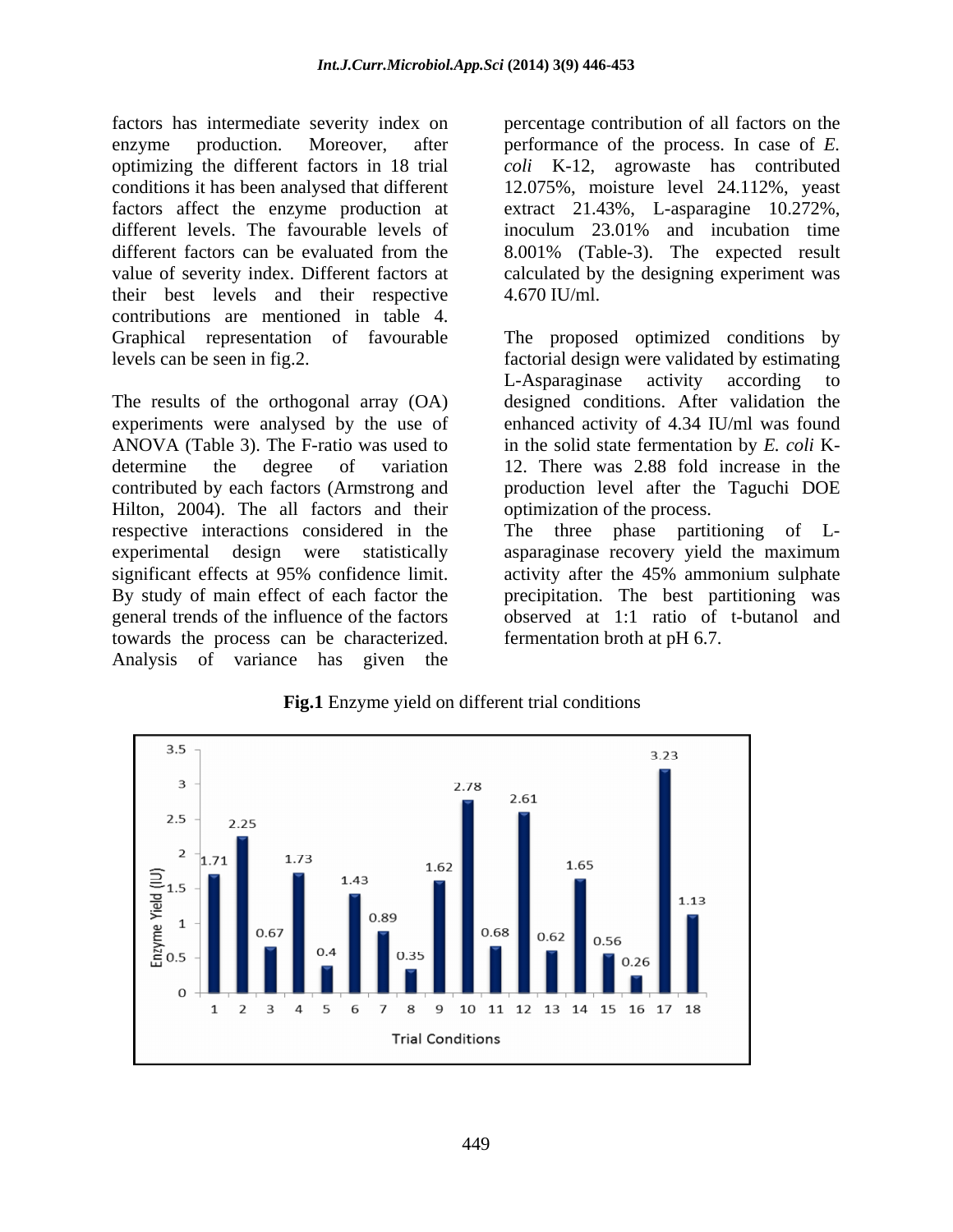| S.NO. Interacting Factor Pairs (order based   Columns<br>on SD |                              | $SI\%$         | Optimum<br>revers |
|----------------------------------------------------------------|------------------------------|----------------|-------------------|
| Moisture level x Yeast extract                                 | 2X.2                         | 74.46          |                   |
| L-asparagine x Incubation time                                 | 4x6                          | 73.51          |                   |
| Yeast extract x Incubation time                                |                              | 63.99          |                   |
| Agrowastes x Incubation time                                   |                              | 57.02          |                   |
| Agrowastes x Yeast extract                                     | $-1$ $-2$<br>$\overline{XX}$ | 48.94          |                   |
| Moisture level x Incubation time                               | $2 - C$                      | 36.27          |                   |
| Inoculum level x Incubation time                               |                              | 27.68          |                   |
| Agrowastes x L-asparagine                                      |                              | 26.76<br>20.70 |                   |
| L-asparagine x Inoculum level                                  | 4x5                          | 17.92          |                   |
| Moisture level x L-asparagine                                  | $\sim$ $\sim$                | 12.55          |                   |
| Yeast extract x L-asparagine                                   |                              | 12.32          |                   |

**Table.2** Estimated interaction between the factors (Severity Index)

**Fig.2** Effect of Various Factors on enzyme production by *E. coli* K-12 (a-Agro-wastes; b- Moisture content; c-Yeast extract; d-L-asparagine; e-Inoculum level; f-Incubation time)



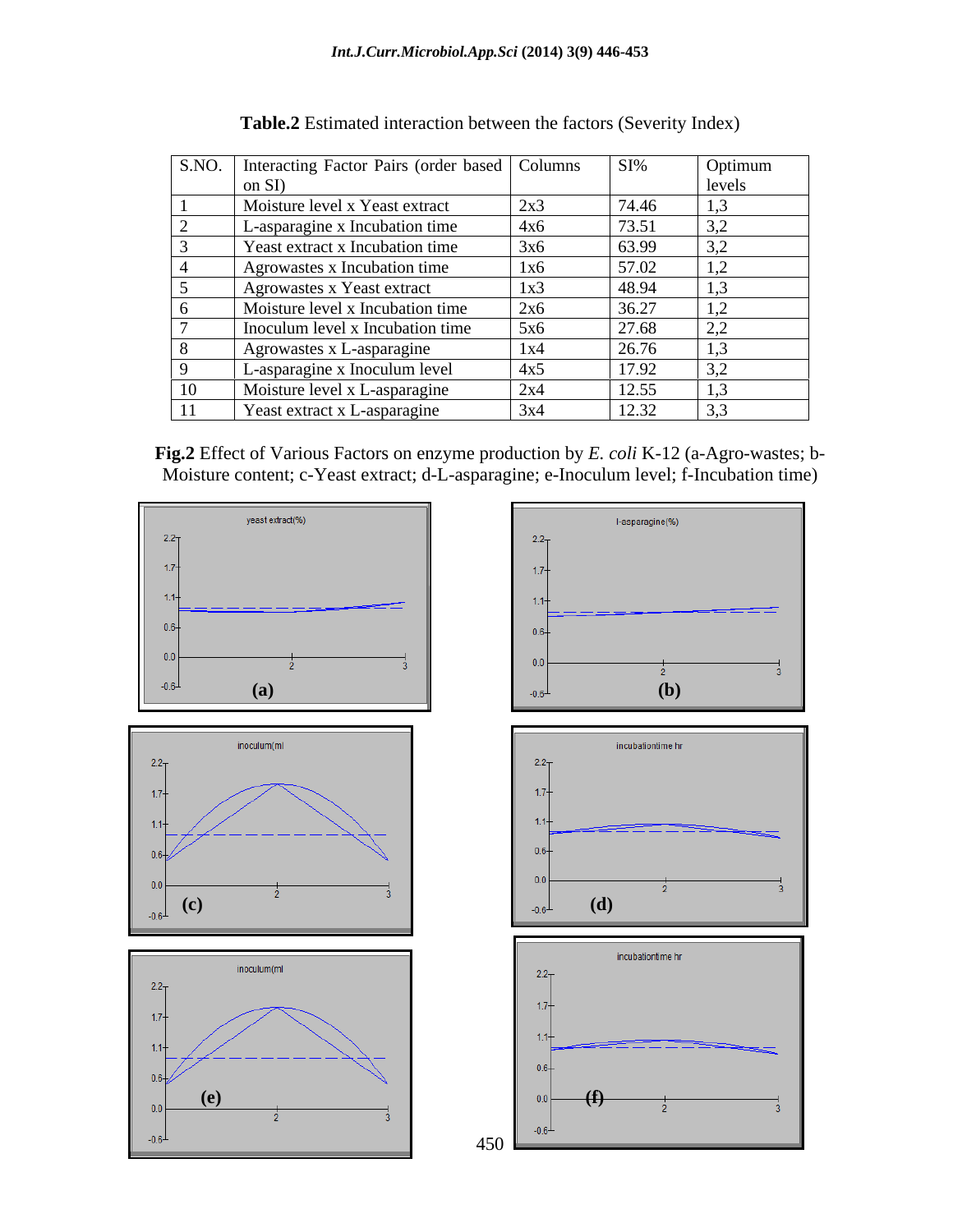#### *Int.J.Curr.Microbiol.App.Sci* **(2014) 3(9) 446-453**

|               | <b>Factors</b>       | Sum of         | variance |                       | Pure          | Percent |
|---------------|----------------------|----------------|----------|-----------------------|---------------|---------|
| <u>No. – </u> |                      | <u>Squares</u> |          | <u> Ratio</u>         |               |         |
|               | Agrowastes<br>$\sim$ | 1.266          | 0.633    | $\sqrt{20.965}$ 5.206 |               | 12.075  |
|               | Moisture level       | 5.171          | 1.085    | 92.834                | 9.11          | 24.112  |
|               | Yeast extract        | 3.103          | 0.951    | 71.717                | 6.043         | 21.43   |
|               | -Asparagine          | 0.888          | 0.544    | 53.463                | $\vert$ 4.028 | 10.272  |
|               | Inoculum             | 4.999          | 1.009    | 80.424                | 7.939         | 23.01   |
|               | Incubation time      | 0.903          | 0.301    | 33.369                |               | 8.001   |
|               | Other errors         |                |          |                       |               |         |
|               | Total                | 16.330         |          |                       |               | 100.00% |
|               |                      |                |          |                       |               |         |

### **Table.3** Analysis of Variance (ANOVA)

**Table.4** Optimum condition and Performance

| <b>S.No.</b> | <b>Factors</b>                      | Level | <b>Level</b><br><b>Description</b> | <b>Contribution</b>               |
|--------------|-------------------------------------|-------|------------------------------------|-----------------------------------|
|              | Agrowaste                           |       | Wheat bran                         | 0.466                             |
|              | Moisture level                      |       |                                    | 0.964                             |
|              | Yeast extract                       |       | 1.25                               | 0.70 <sub>6</sub><br><b>0.700</b> |
|              | L-Asparagine                        |       | 0.75                               | 0.286                             |
|              | Inoculum level                      |       | <u>—</u><br>$\cdot$ .              | 0.942                             |
|              | Incubation time                     |       |                                    | 0.146                             |
|              |                                     |       |                                    |                                   |
|              | Total contribution from all factors |       |                                    | 3.510                             |
|              | Grand<br>Current<br>Average         |       |                                    | 1.917                             |
|              | Optimum<br>Expected<br>Result<br>at |       |                                    | 4.670                             |

### **Fig.3** Percentage contribution of various factors on performance

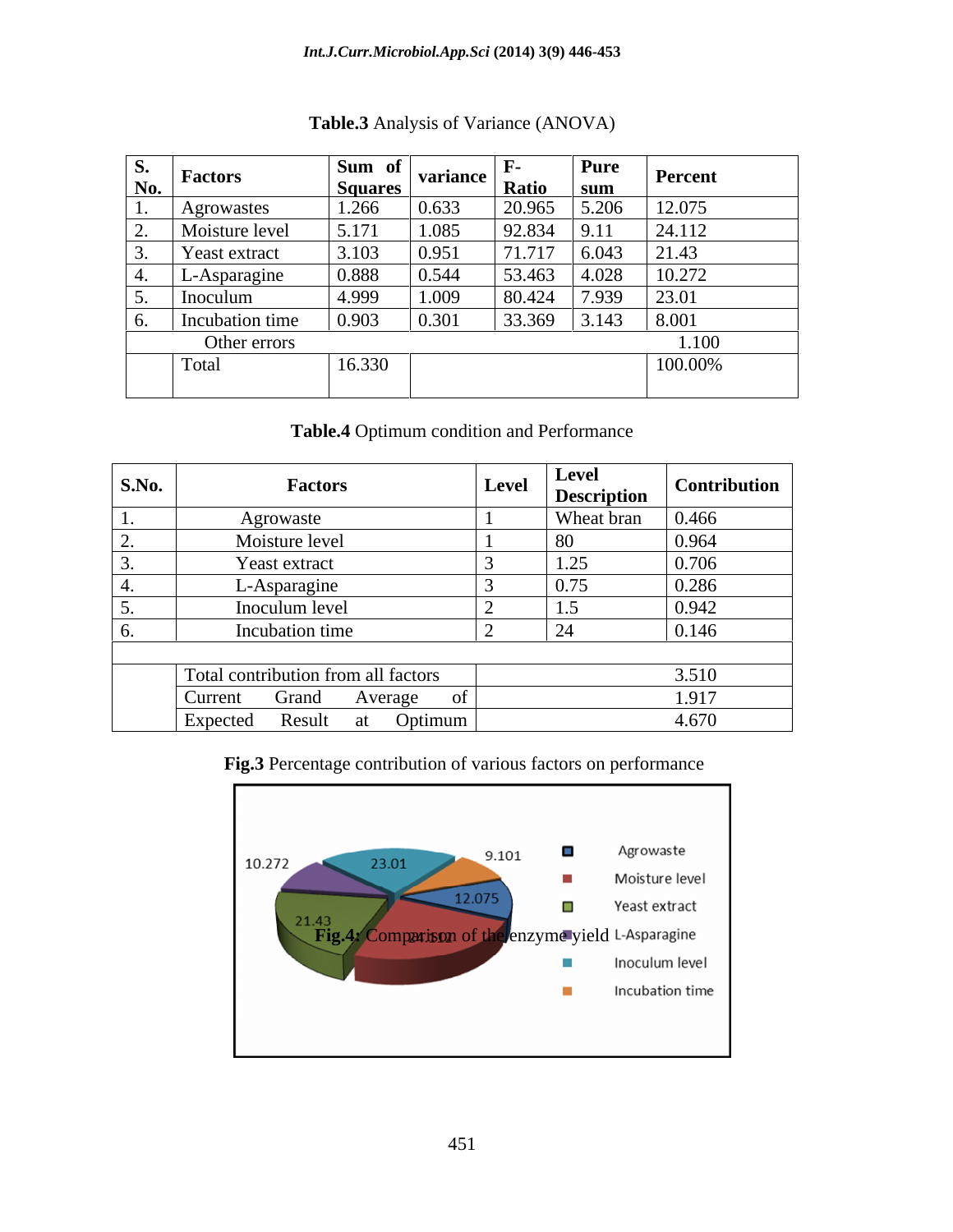

- treatment of Leukemia. Clinical and traged approach. reviews in oncology and  $\sigma$  Lovrian P Goldanson C Anderson hematol,  $61(2007)$ :  $208 - 221$ .
- **2.** Gallagher MP., Marshall RD. Wilson treatment of acute lymphoblastic
- **3.** Jha SK, Pasrija D, Sinha RK, Singh HR, Vinod Kumar Nigam, Ambrish Scenario And Future Prospects, IJPSR ,3, Issue 09(2012), pp 3076-<br> **9.** Chauhan B. and Gupta, R.
- 
- **5.** Abdel-Fattah YR, Saeed HM, Gohar *aeruginosa* uricase by optimization *Process Biochem,* 40(2005): 1707–<br>*Process Biochem,* 40(2005): 1707–<br>**11.** Dasu VV, Panda T, Chidambaram
- **References** 6. Rao RS, Prakasham RS, Prasad KK, **1.** Umesh, K, Shamsher S. Wamik A. **1.** Rajesham S, Sarma PN, Rao LV. Pharmacological and clinical examples extends production by called the pro-Pharmacological and clinical parameter optimization using<br>evaluation of L-asparaginase in the Taguchi approach. Process Biochem. **6.** Rao RS, Prakasham RS, Prasad KK, Rajesham S, Sarma PN, Rao LV. Xylitol production by *Candida* sp.: parameter optimization using Taguchi approach. *Process Biochem*. 39(2004): 951-956.
	- R, Asparaginase as a drug for parationing (111) and contained. leukaemia, Essays. Biochem. (Burgess R, Ed.), 1987; p 131–148.  $24(1999)$ : 1-40.<br>  $\begin{array}{ccc}\n\text{Burgess R, E, S}, & \text{L, D}, & \text{P.} \\
	\text{AR Liss, Inc., New York.}\n\end{array}$ **7.** Lovrien R, Goldensoph C, Anderson PC, Odegard B. Three phase partitioning (TPP) via t-butanol: enzymes separations from crudes. In: Protein purification: micro to macro,
	- Sharan Vidyarthi. Microbial L- Asparaginase: A Review On Current micrographies *Letters* in applied **8.** Gulati R, Saxena RK., Gupta R. A rapid plate assayfor screening L asparaginase producing microorganisms *- Letters in applied Microbiology* 24(1997).: 23-26.
- $3090.$  Application of statistical **4.** Bhargav S, Panda BP, Ali M, Javed S. Solid-state Fermentation: An of alkaline protease production from Overview, *Chem. Biochem. Eng. Q.* **22** (1) (2008): 49–70<br>**Biocham 30**: 2115, 2122 (2004) **9.** Chauhan B. and Gupta, R. Application of statistical experimental design for optimization of alkaline protease production from Bacillus sp. RGR-14. *Biochem* 39: 2115–2122 (2004).
	- YM, El-Baz MA. Improved and the set of the same that the superior and production of *Pseudomonas* alkaline protease production from of process parameters through  $P_{\text{process}}$   $R_{\text{i} \text{other}}$   $30(2003) \cdot 203$ statistical experimental designs.  $\frac{1}{200}$ **10.** Beg QK, Sahai V, Gupta R. Statistical media optimization and alkaline protease production from *Bacillus mojavensis*in a bioreactor. *Process Biochem* 39(2003): 203 209.
	- 1714. **M. Determination of significant 11.** Dasu VV, Panda T, Chidambaram